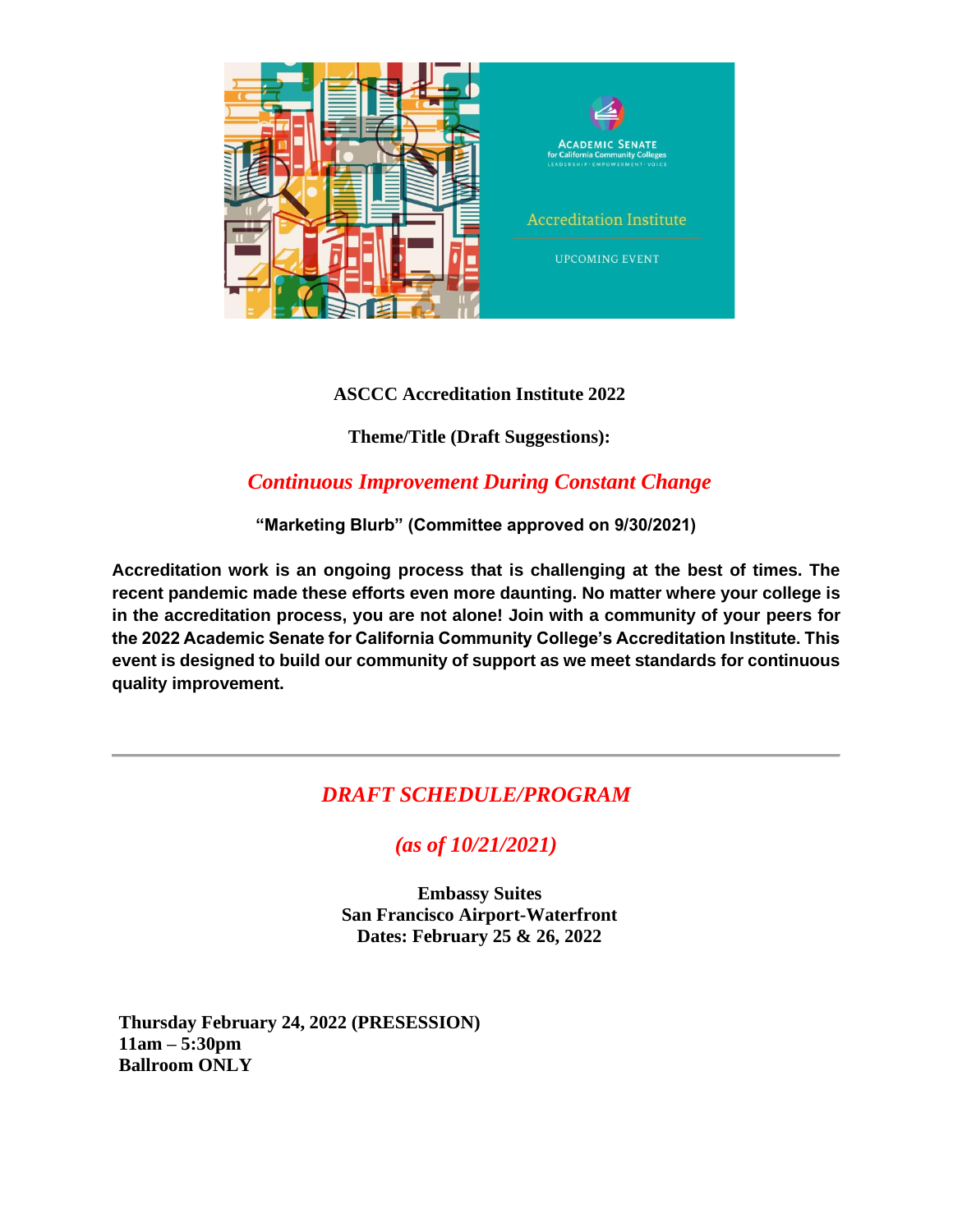**\***does not need to be the entire block (afternoon only?), discussed with Kevin about possible ALO or peer training Will follow up. Other presession ideas? Update: ACCJC can only participate in Hybrid/virtual sessions. Other ASCCC opportunity for the presession?

Discussion: balance of information out, or interactive? constraints with technology and "hybrid"

**Friday, February 25, 2022 (DAY 1) 8am – 5:30pm**

- General Session I (Ballroom) Welcome
	- o ASCCC Officer (Pres or VP?)
	- o ASCCC North Rep, Accreditation Committee Chair
		- Welcome/ Introduction to the Institute (peer process); Resources provided - listserve, trainings (ASCCC and ACCJC), etc.
- Breakout Session I (specific around the 4 standards introduction and consider how "change" affects our college approach to theses standards" If needed we could combine these into a basic Accreditation Primer 101 as an overview for those new to accreditation.
	- o RM1:
		- Topic: **Accreditation 101**
		- **•** Description:
		- **•** Presenters:
	- o RM2:
		- Topic: Accreditation and Career Technical Education
		- **•** Description:
		- **•** Presenters:
	- o RM3:
		- Topic: Change in Leadership/governance and working collaborativelyestablishing planning system for accreditation success. How to plan for the unexpected
		- **•** Description:
		- **•** Presenters:
	- o RM4:
		- **•** Topic: TBD?
		- **•** Description:
		- **•** Presenters:
- LUNCH
- General Session II (Ballroom)
	- o Additional welcome by ASCCC Officer (if needed or in lieu of 1st GS)
	- o Welcome from ASCCC Foundation
	- o Maybe a Virtual ACCJC Presentation
		- - Intro and overview of process of new standards writing, f&S assessment general ACCJC - in a new hybrid world and moving forward comprehensive review - how to become a peer reviewer. change in the culture and approach to our accreditation
- Breakout Session II
	- $\Omega$  RM1: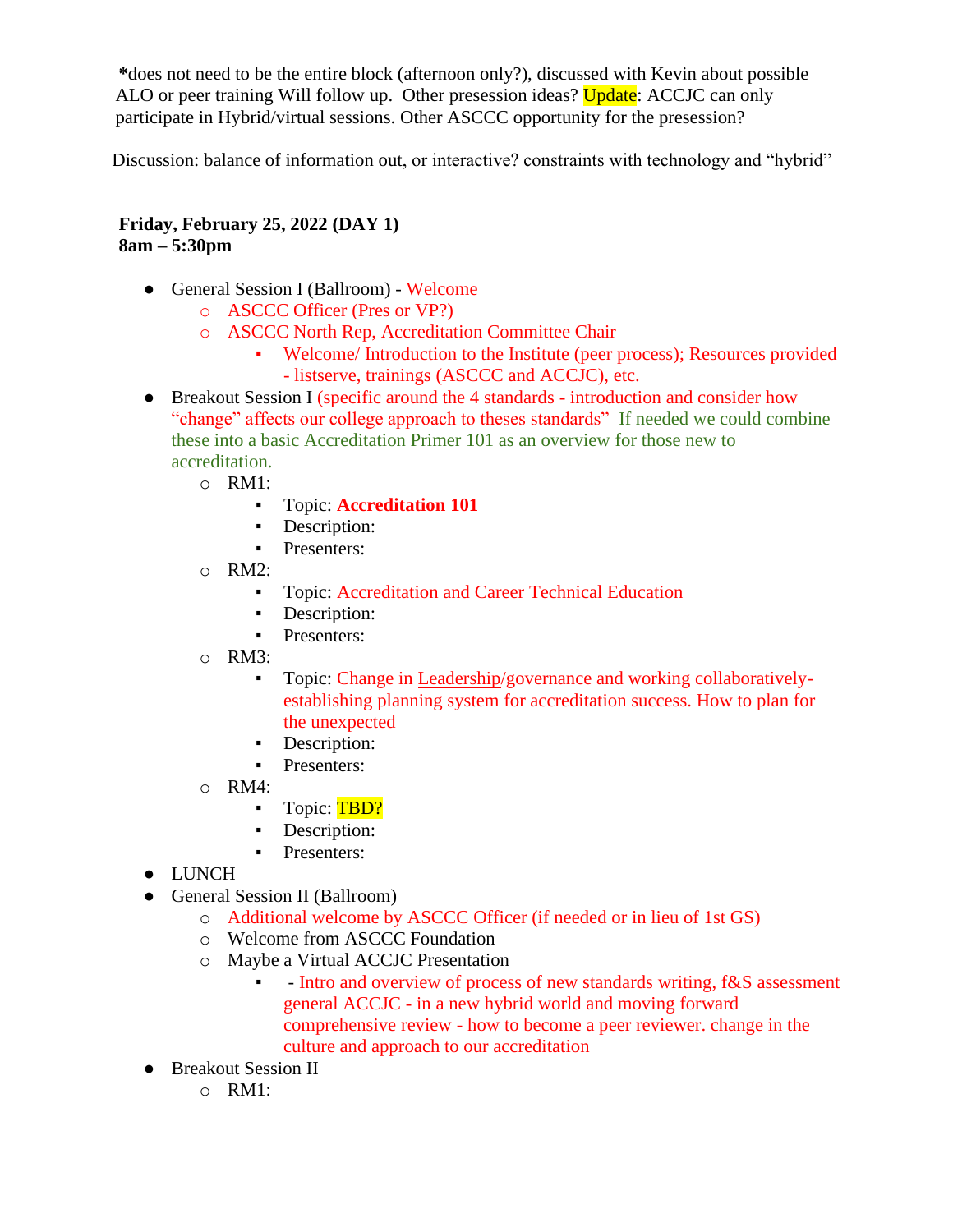- Topic: **Overview of Standard I** (Mission, Academic Quality and Institutional Effectiveness, and Integrity) **& Overview of Standard II** (Student Learning Programs and Support Services)
- **•** Description:
- **•** Presenters:
- o RM2:
	- Topic: Follow up from General Session (open question forum) Virtual with ACCJC Representatives?
	- **•** Description:
	- **•** Presenters:
- o RM3:
	- Topic: Change in CA Initiatives impact on Accreditation Work
	- **•** Description:
	- **•** Presenters:
- o RM4:
	- Topic: Changes in instruction modalities and what you need to consider (Focus on Distance Education)
	- **•** Description:
	- **•** Presenters:
- Breakout Session III
	- o RM1:
		- Topic: **Overview of Standard III** (Resources) & **Overview of Standard IV** (Leadership and Governance)
		- ▪
		- **•** Description:
		- **•** Presenters:
	- o RM2:
		- Topic: Accreditation in a Multi-College Districts (opportunities and challenges in creating the ISER)
		- **•** Description:
		- **•** Presenters:
	- $O$  RM3:
		- **•** Topic: ACCJC Commission Policies, Resources, and Eligibility Requirements
		- **•** Description:
		- **•** Presenters:
	- o RM4:
		- Topic: ISER development and how to continue the work
		- **•** Description:
		- Presenters:
- Reception: (Waterfront)

#### **Saturday, February 26, 2022 (DAY 2) 8:00am – 12:30pm**

- Breakout Session IV
	- o RM1:
		- Topic:The pilot of the Formative/Summative Assessment Process including the use of the "core inquiry" ACCJC (Virtual?)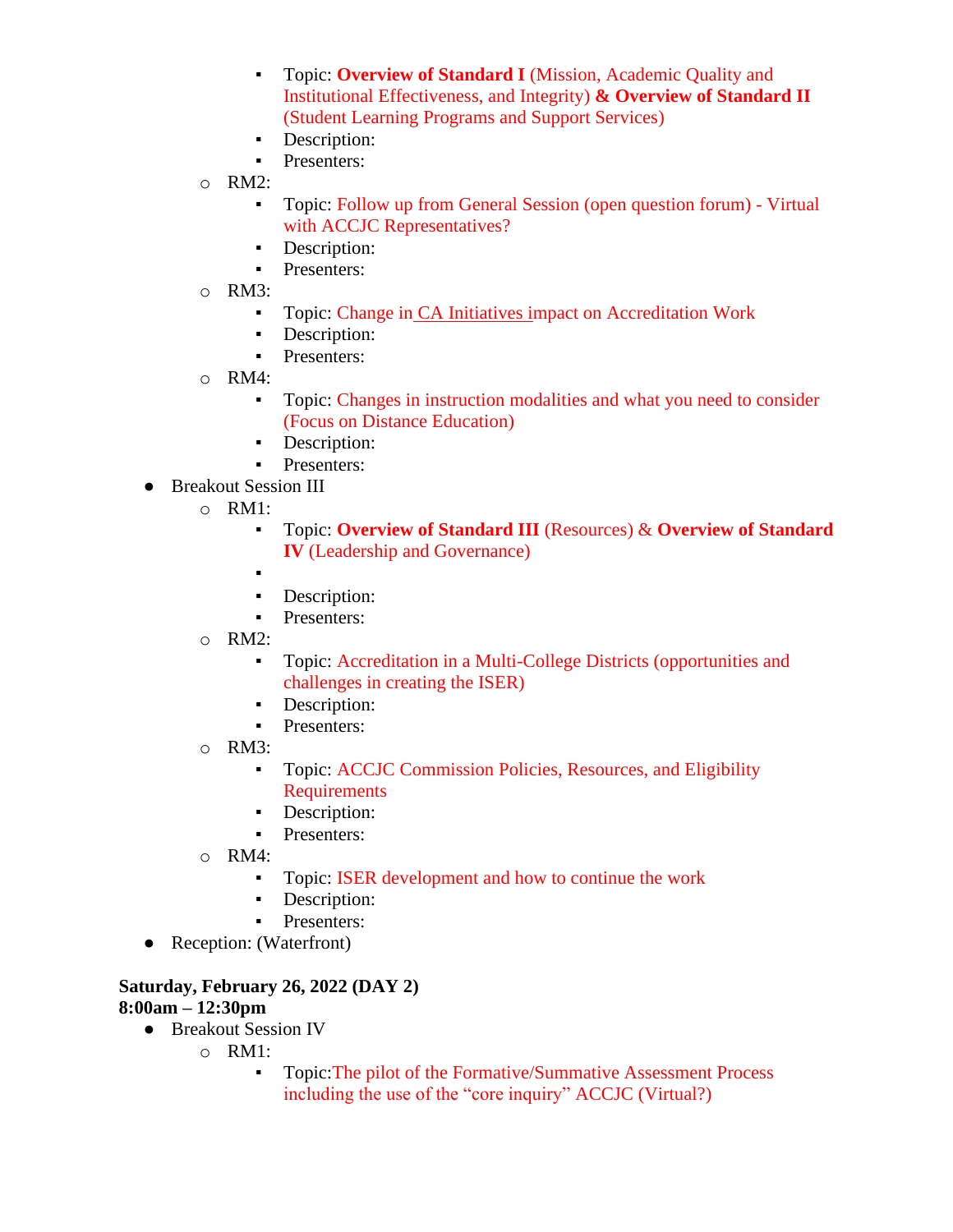- Description:
- **•** Presenters:
- o RM2:
	- Topic:The joys of serving on an accreditation team and how to sign up.
	- **•** Description:
	- **•** Presenters:
- o RM3:
	- Topic: Update on the process of the development and vetting of new ACCJC standards
	- **•** Description:
	- **•** Presenters:
- o RM4:
	- Topic: representing the student voice in the accreditation process (ssccc?) and ACCJC's perspective of student involvement.
	- **•** Description:
	- **•** Presenters:
- General Session III (Ballroom) Panel? Effective practices of faculty and administration working on accreditation, etc. - Student involvement and perspective/CASE study...what can you do next locally? Something inspiring and different and to think about. you're next steps.
- Case Study and how the pandemic affected student learning and response by college (Ohlone example)
- culture of accreditation

| <b>Date</b>        | <b>Session</b>             | F2F                                | If Hybrid /Virtual*                |
|--------------------|----------------------------|------------------------------------|------------------------------------|
| Thursday 2/24/2022 | Presession                 |                                    |                                    |
|                    |                            |                                    |                                    |
| Friday 2/25/2022   | <b>General Session I</b>   | $9:00am - 10:15am$                 | $9:00am - 10:15am$                 |
|                    | Breakout I                 | $10:30$ am $-11:45$ am             | $10:45am - 12:00pm$                |
|                    | Lunch                      | $12:00 \text{pm} - 1:00 \text{pm}$ | $12:00 \text{pm} - 1:00 \text{pm}$ |
|                    | <b>General Session II</b>  | $1:00 \text{pm} - 2:00 \text{pm}$  | $1:00 \text{pm} - 2:00 \text{pm}$  |
|                    | <b>Breakout II</b>         | $2:15$ pm $-3:30$ pm               | $2:30 \text{pm} - 3:45 \text{pm}$  |
|                    | <b>Breakout III</b>        | $3:45 \text{pm} - 5:00 \text{pm}$  | $4:15 \text{pm} - 5:30 \text{pm}$  |
|                    | <b>RECEPTION</b>           | $5:30 \text{pm} - 7:00 \text{pm}$  | $5:30$ pm $-7:00$ pm ?             |
|                    |                            |                                    |                                    |
| Saturday 2/25/2022 | <b>Breakout IV</b>         | $9:00am - 10:00am$                 | $9:00am - 10:00am$                 |
|                    | <b>General Session III</b> | $10:15$ am $-11:30$ am             | $10:30$ am $-11:45$ am             |
|                    |                            |                                    |                                    |

### **Time Blocks for Program Content**

#### **\*Additional transition time between sessions maybe needed if using Hybrid or Virtual delivery (30 mins).**

**\***The ASCCC Accreditation committee recommends ending with a general session to have a final institute community experience as an opportunity to reinforce a "call to action" for faculty participation and collaboration in all the accreditation work being done locally. Reinforce the